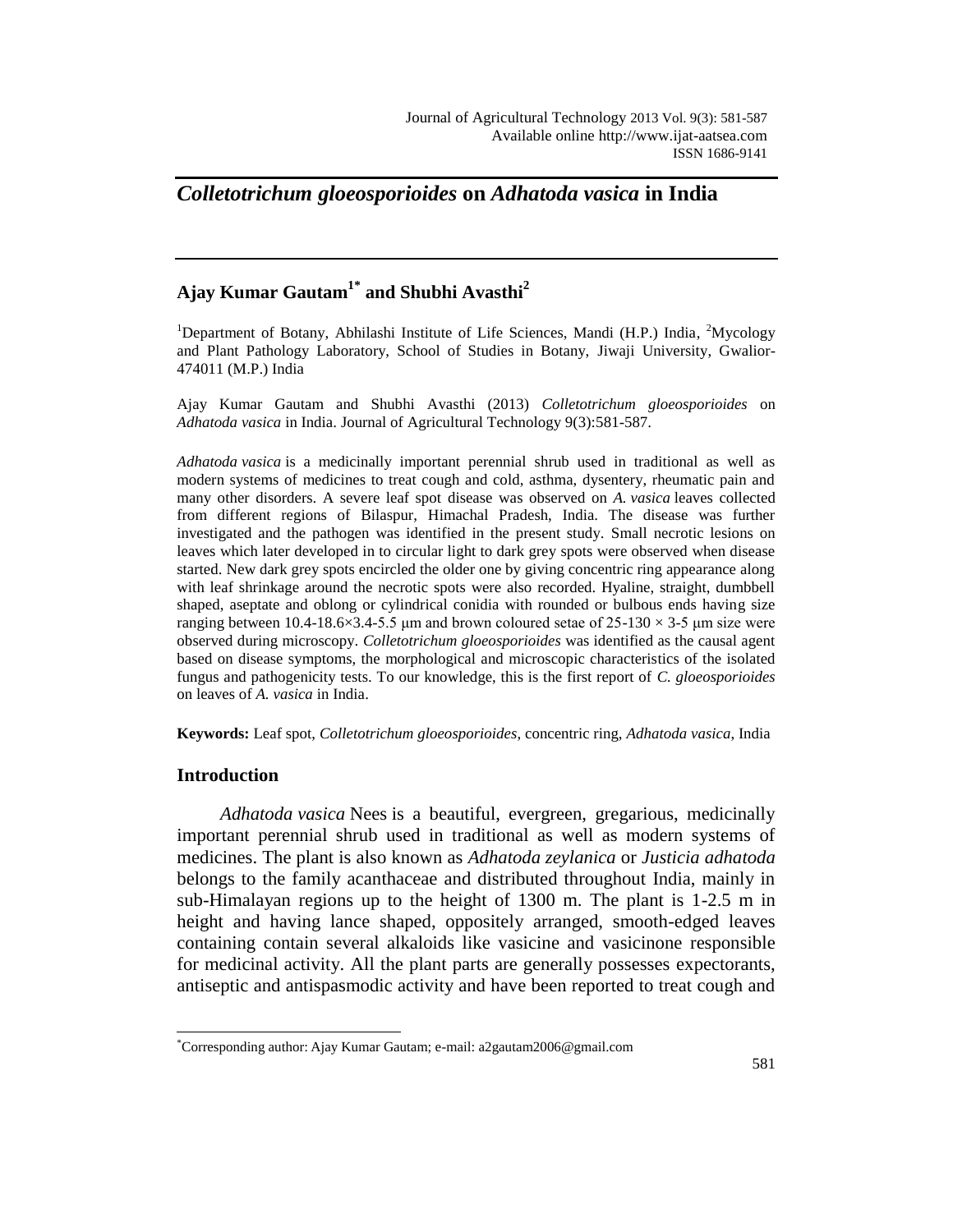cold, asthma, dysentery and rheumatic pain (Singh *et al*., 1996; Jain and Defilipps, 1991).

The leaves of *A. vasica* contain potent phytochemicals responsible for their antimicrobial effect. The essential and the fragrant volatile oils extracted from plant leaves are rich in borneol which is an excellent antimicrobial compound (Santoyo et al. 2005). There are relatively few reports of disease of *A. vasica*; these include leaf spot caused by *Rhizoctonia solani* (Verma *et al.,*  2006), *Alternaria* blight (Singh and Verma, 2009) and rust (Yadav and Sharma, 2006) caused by *Puccinia thwaitesii*.

A severe leaf spot disease of *A. vasica* was observed in different regions of Bilaspur, Himachal Pradesh, India in 2011. Since plant is medicinally important and used in many ayurvedic formulations, the disease was further investigated and reported in the present study.

#### **Material and methods**

#### *Sample collection*

Diseased leaves exhibiting different types of typical leaf spot symptoms were collected from the *A. vasica* plants and carried to the laboratory in individual snap lock plastic bags. In the laboratory they were examined for visible symptoms as well as for microscopic examination and isolation.

## *Isolation and Identification of pathogen*

Leaves showing the typical disease symptoms were cut into small fragments aseptically, washed thoroughly in tap water, then surface sterilized with 0.5% sodium hypochlorite (NaOCl) for 2 min and washed three to four times in sterile distilled water. The surface sterilized leaf pieces were then aseptically plated on potato dextrose agar (PDA) media and incubated at  $25\pm2^{\circ}$ C for 6-7 days under 12 h light and dark conditions. Hyphal tips from the margin of each developing colony were subculture on PDA to study morphological and cultural characteristics. Microscopic examinations were carried out to study dimensions like conidiophore and conidia. The pathogen was identified from all infected leaf samples.

## *Pathogenicity test*

A spore suspension of isolated pathogen was prepared in sterile distilled water and adjusted to approximately  $10^5$  conidia/ ml. Randomly selected healthy leaves of *A. vasica* were pin pricked, spray inoculated with spore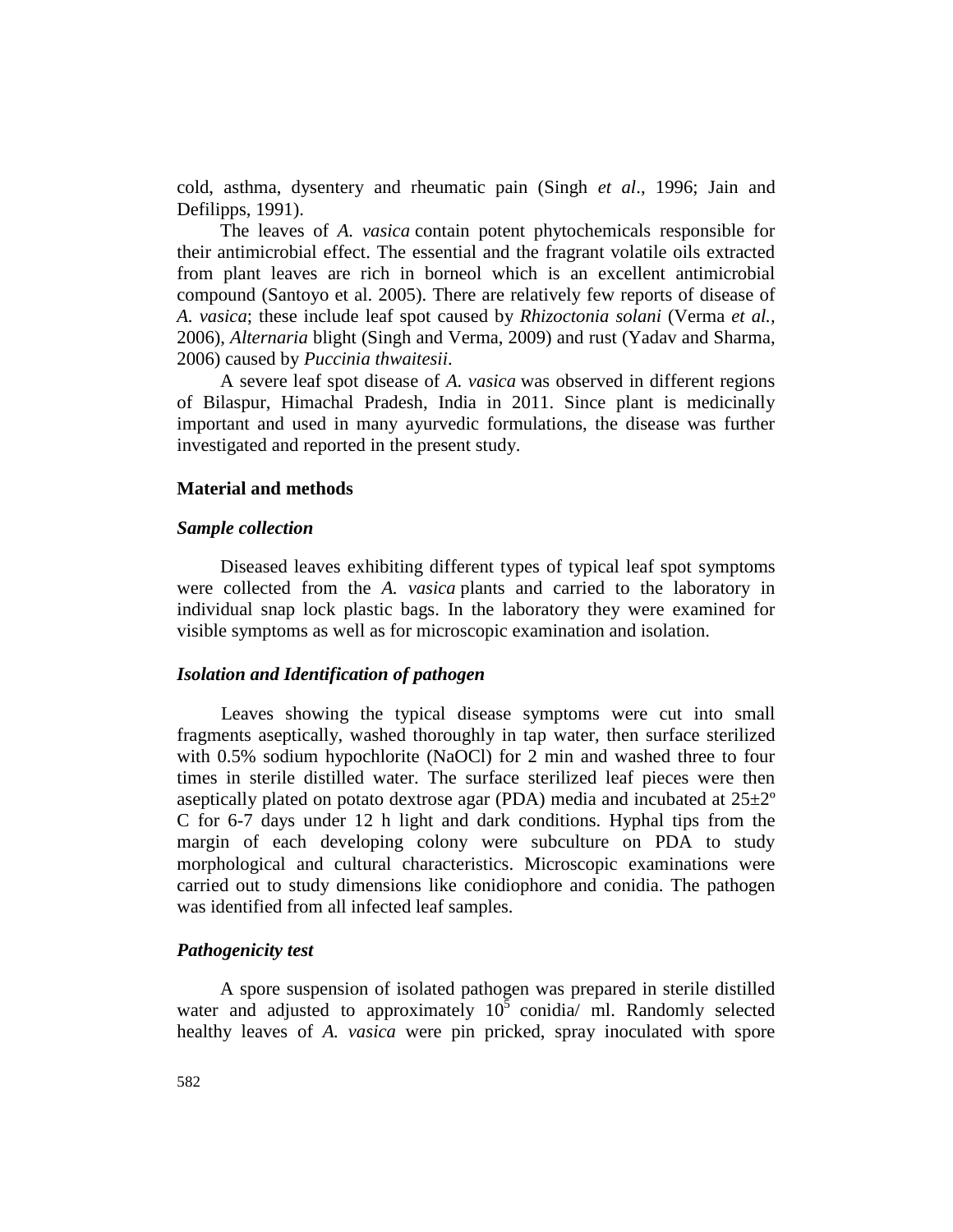suspension of the pathogen and covered with ploythene bags to maintain temperature and relative humidity (average temp.  $25\pm2^{\circ}$  C and 60-80% RH). Leaves sprayed with sterile distilled water served as a control. Symptoms appeared after 6-8 days consistently re-isolated and compared with original pathogen.

### **Results**

### *Symptoms*

The earlier symptoms of the disease were observed in early rainy season. Disease started on young leaves as small necrotic lesions which later developed in to circular light to dark grey spots. These lesions gradually enlarged and turned brown or dark grey, resulting in early leaf senescence. In the advance stage of infection the inner necrotic spots looses brown or grey coloration and new dark grey spots encircled the older one by giving concentric ring appearance. The shrinkage around the necrotic spots in infected leaves was also observed which ultimately leading to leaf drying. Interestingly the disease infection was not observed systematic; but it was found localised to various regions. The infection spreads severely as the rainy season progressed when temperatures ranged from 25 to 30°C and lasts up to winter season. The progressive stages of leaf spot infection are depicted in Figure 1(c) whereas, severe infection in natural field conditions and on collected leaves is showed in Figure 1 (a  $&$  b).

## *Isolation and Identification of pathogen*

Fungal colonies were circular and greyish to black in colour on PDA with greenish margin and blackish on the reverse side (Figure 2 a  $\&$  b). Microscopic observations of the fungus revealed simple, septate, hyaline and branched mycelium. The conidia were found to be hyaline, straight, dumbbell shaped, one celled (aseptate) and oblong or cylindrical with rounded or bulbous ends. Their size ranging between 10.4-18.6×3.4-5.5 μm. Conidiophores were long, hyaline, septate and unbranched. Setae were brown and ranged in size from 25- 130×3-5 μm (Figure 2 c). On the basis of symptoms, conidial and morphological characteristics, the pathogen was identified as *Colletotrichum gloeosporioides*. This identification was also confirmed by Indian Type Culture Collection (ITCC), Indian Agricultural Research Institute, New Delhi, India (ITCC- 8607.11).

During the pathogenicity test, similar symptoms also appeared on inoculated leaves of *A. vasica* after 6-8 days of inoculation. No symptoms were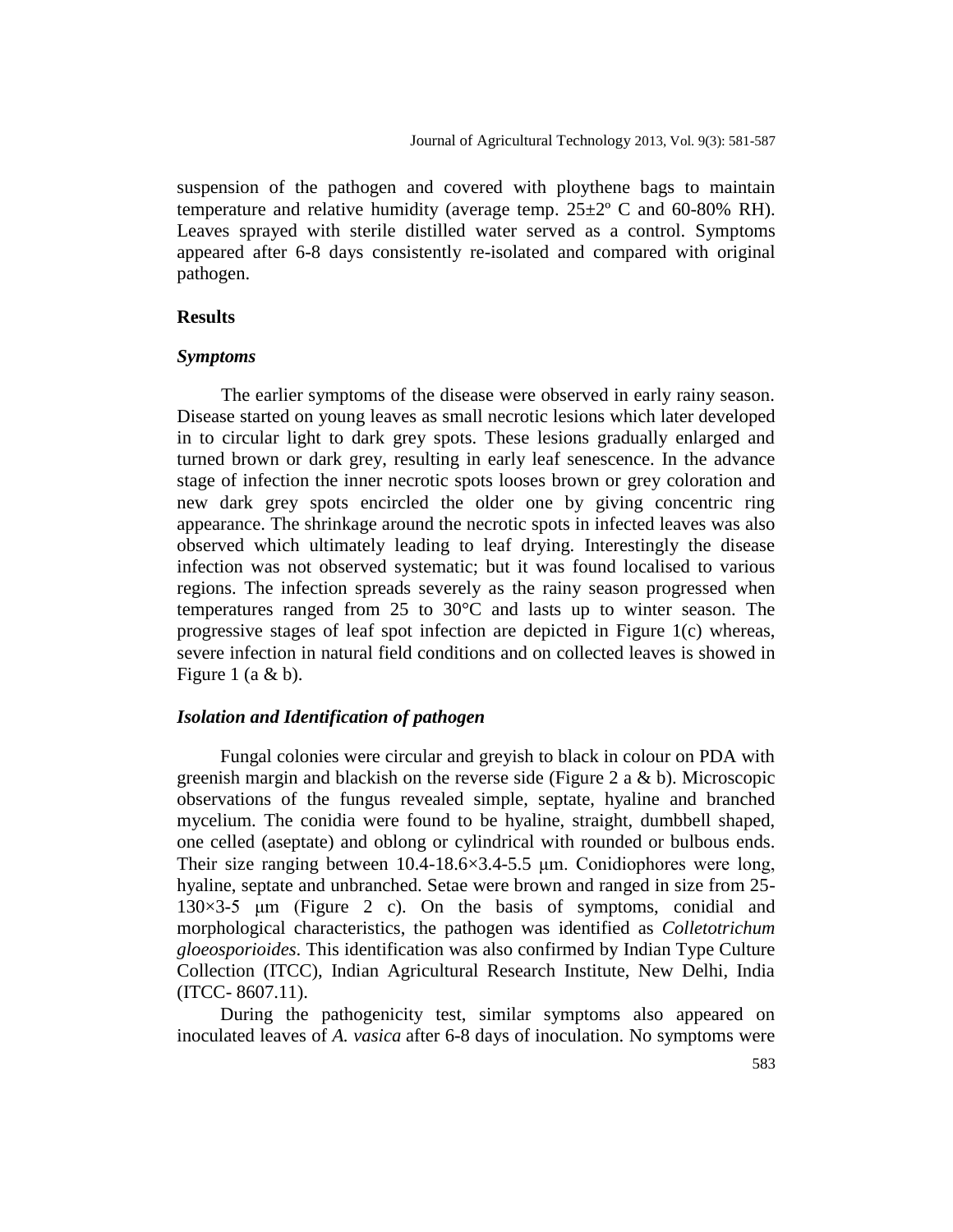observed in control leaves. Diseased leaf specimens from artificially inoculated plant also yielded same fungus that confirmed pathogenicity of *C. gloeosporioides.* 



**Fig. 1.** (a) *A. vasica* leaves infected with leaf spot disease in field (b) severely infected leaves (c) leaf spot symptoms showing the progressive stages of disease infection, healthy leaf (very left).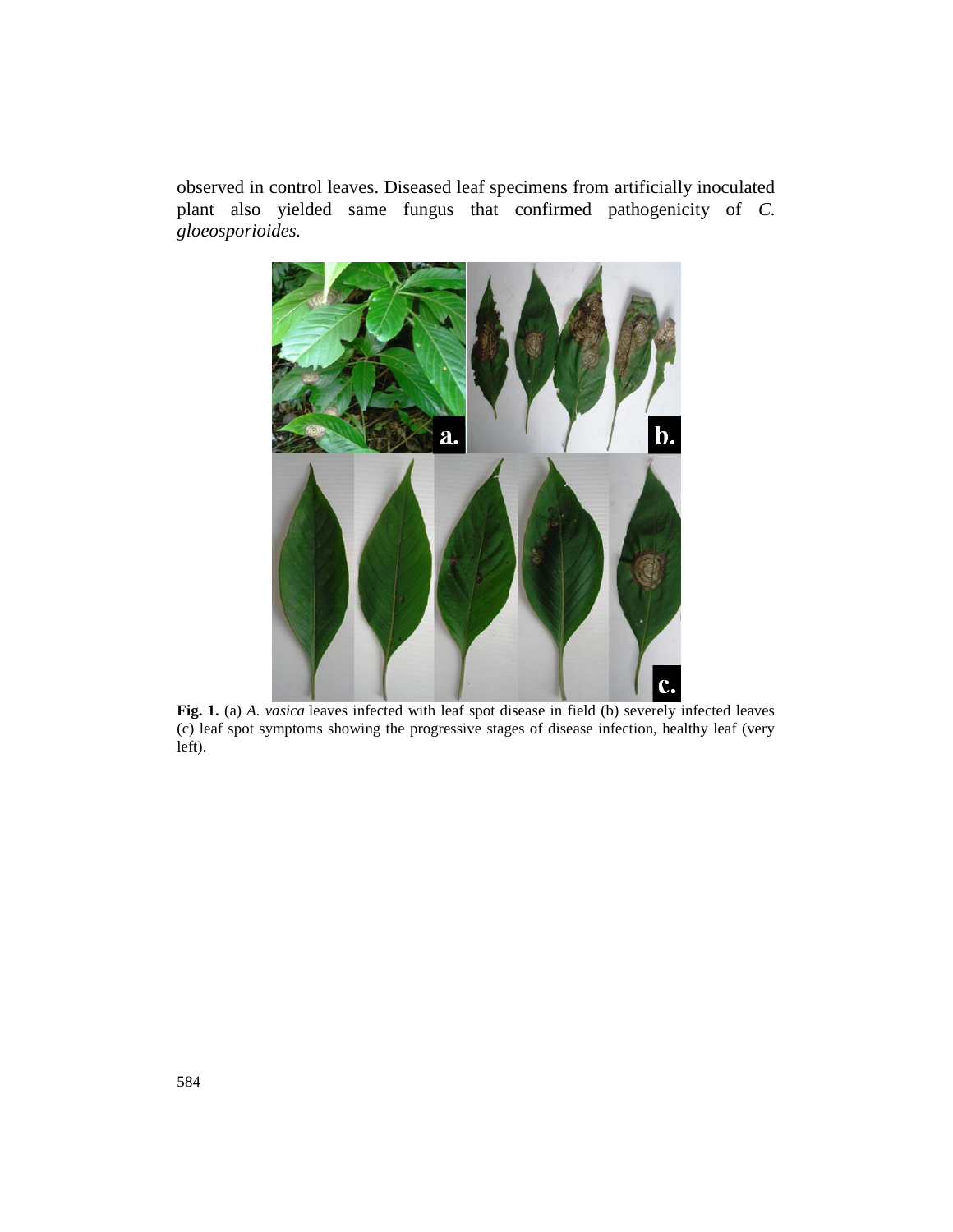Journal of Agricultural Technology 2013, Vol. 9(3): 581-587



**Fig. 2.** (a) Mycelial colony grown on potato dextrose agar media (b) reverse side of culture (c) conidia of *C. gloeosporioides* in cotton blue stain at 40X (bar = 20 μm).

### **Discussion**

585 The results obtained in the present study indicated *Colletotrichum gloeosporioides* as the disease causing fungus on *Adhatoda vasica* leaves. A number of fungal diseases of *A. vasica* have been reported earlier. A leaf spot disease caused by *Rhizoctonia solani* was observed from Jaipur (Verma *et al.,* 2006), covering an area of 8-10 km<sup>2</sup> . A severe leaf rust of *A. zeylanica* (*Justicia gendarussa*) was observed from central India (Yadav and Sharma, 2006). The pathogen was identified as *Puccinia thwaitesii* (HCIO No. 46262). Later on, Singh and Verma (2009) studied the incidence (26.25 and 32.25%) of alternariablight (caused by *Alternaria alternata*) in *Adhatoda vasica* (*Justiciaadhatoda*) plantations in Jaipur and Sikar districts, Rjasthan, India.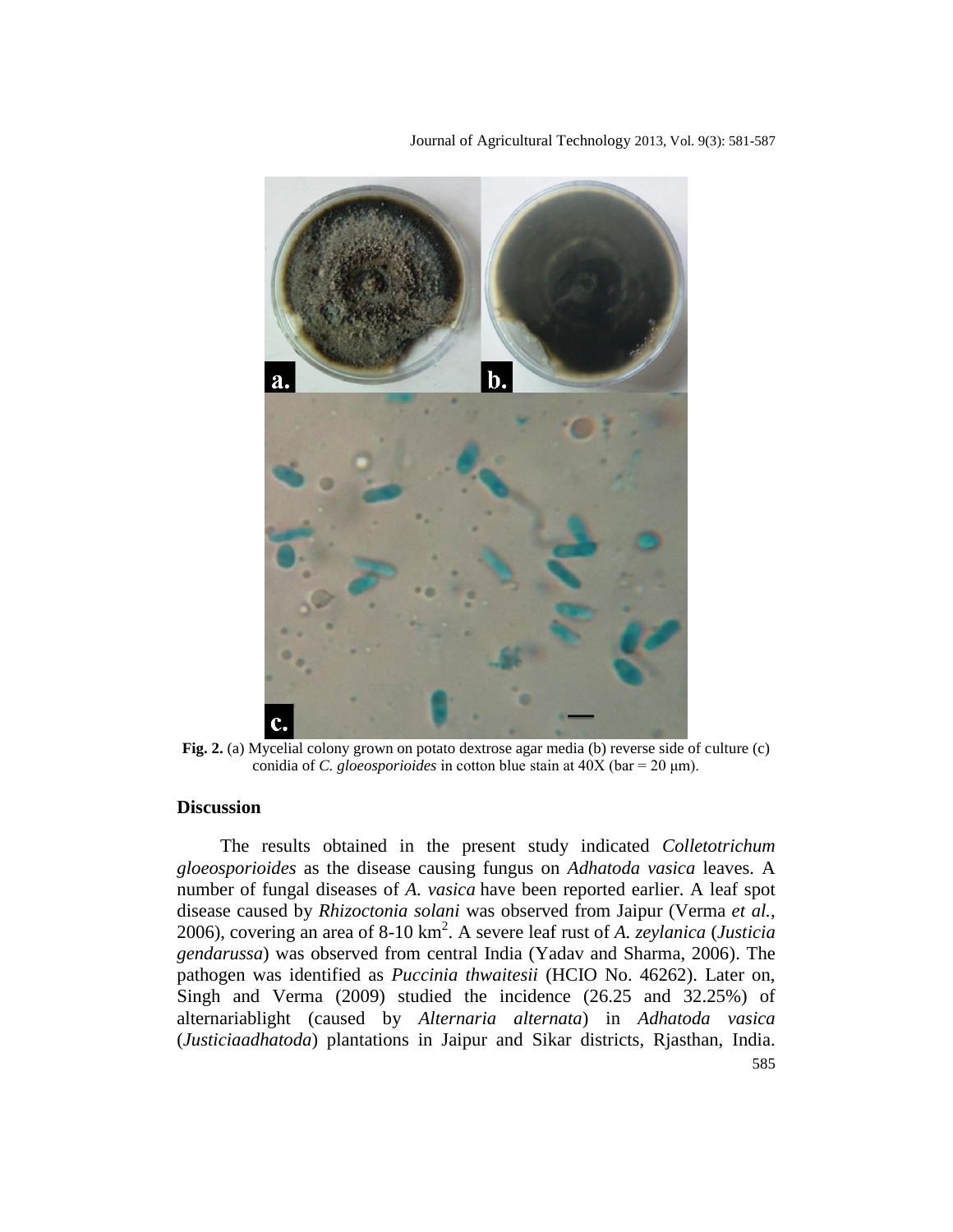Similarly, Sutare and Kareppa (2010) studied the fungal diseases of *Adhatoda zeylanica.*

*Colletotrichum gloeosporioides* was also recorded as a disease causing fungal pathogen on a variety of hosts. Anthracnose caused by *C. gloeosporioides* on plants like Indian fig cactus (Kim *et al.,* 2000) and *Jatropha curcas* (Kwon *et al.,* 2012) was recorded form Korea whereas, on *Olea europaea* (Sergeeva *et al.,*2008) from Australia; *Blepharocalyx salicifolius* (Larran *et al.,* 2011) from Argentina and *Allium cepa* (Sikirou *et al.,* 2011) from Benin during last couple of years.

The pathogen is reported to cause a number of plant diseases in India also. *C. gloeosporioides* causing anthracnose in bell pepper seed crop was recorded by Gupta *et al.* (2009). Similarly, anthracnose of *Aloe vera* leaves caused by *C. gloeosporioides* was reported by Avasthi et al. (2011). They observed the loss of mucilaginous gel in affected area which ultimately leads the death of infected leaves. Occurrences of *C. gloeosporioides* on noni (Hubballi *et al.,* 2012) and on *Jasminum grandiflorum* form Jaipur, Rajasthan (Sharma *et al.,* 2012) and on *Pedilanthus tithymaloides* (Gautam *et al.,* 2012 a&b) were recorded recently from India.

After the detailed analysis of diseased leaves and isolated pathogen it was concluded that present disease found on *Adhatoda vasica* leaves was caused by *Colletotrichum gloeosporioides*. According to the literature, this is the first report of *C. gloeosporioides* on leaves of *A. vasica* in India.

#### **Acknowledgements**

Grateful thanks to Indian Type Culture Collection (ITCC), New Delhi, India for identification of pathogen.

#### **References**

- Avasthi, S., Gautam, A.K. and Bhadauria, R. (2011). First report of anthracnose disease of *Aloe vera* caused by *Colletotrichum gloeosporioides*. J Res Biol. 6:408–410.
- Gautam, A.K., Avasthi, S. and Bhadauria, R. (2012a). First report of *Colletotrichum gloeosporioides* on *Pedilanthus tithymaloides* in India. J New Biol Rep. 1: 03–05.
- Gautam, A.K., Avasthi, S. and Bhadauria, R. (2012b). First report of anthracnose caused by *Colletotrichum gloeosporioides* on *Boehravia diffusa* in India, Arch Phytopathol Pl Prot. 45:2502-2506.
- Gupta, S.K., Jarial, K. and Kansal, S. (2009). *Colletotrichum gloeosporioides* causing anthracnose in bell pepper seed crop: A new record from Himachal Pradesh. J Pl Dis Sci. 4:126-127.
- Hubballi, M., Nakkeeran and Raguchander, T. (2012). First report of anthracnose on noni caused by *Colletotrichum gloeosporioides* in India. Arch Phytopathol Plant Prot. 45:276-279.